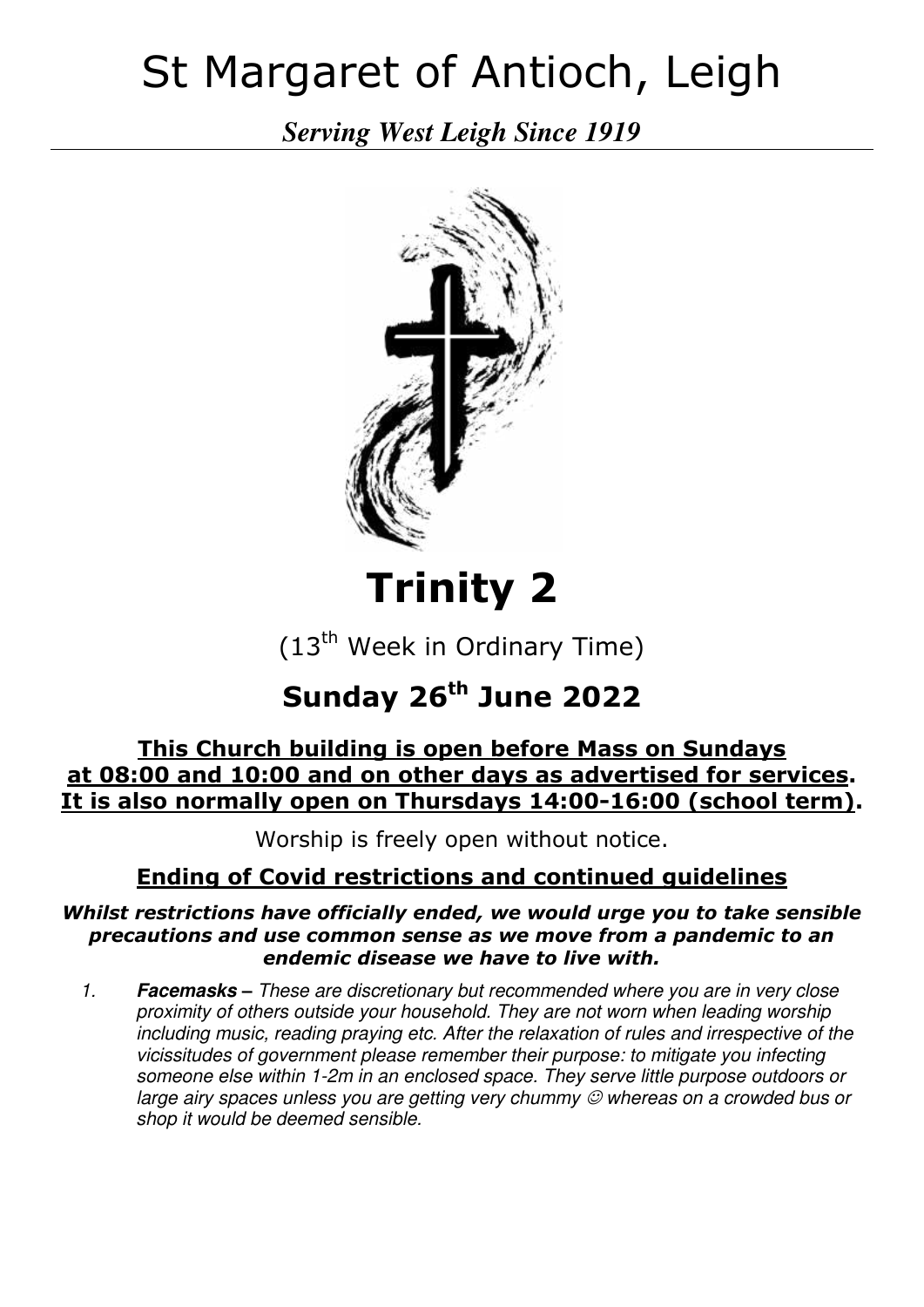- *2. Sanitisation – please make use of the stations at the entrance and exit to the church continue to observe our other protocols as advertised for good practice*
- *3. Communion – please note during live streamed masses for safeguarding, privacy and benefit of worship enablers, this is received in the usual place in the service but out of sight of the camera (in one kind currently). Please make your way down the central aisle and return to your seat via the appropriate side aisle. Communion remains in one kind until further notice. Please remember that theologically to have received in one kind is to have received in both (bread and wine).*

#### *Continued protocols for use of Church:*

- *1.* **Numbers.** Whilst not limited please use the space the church provides and respect others space. The furniture will not be rearranged for the time being.
- 2. **Key holders** to the church or hall are asked to let Fr. David of intention to use our buildings outside published and regular event times for awareness, courtesy and ensure deconfliction of use except of course where urgent.
- 3. The Sunday 10:00 mass and key Feasts will continue to be broadcast.
- 4. Singing is permitted.
- 5. The role of welcomer/sidesperson is vital for the safe running of public worship please offer your time alongside readers and prayers leaders.

#### **6. Please do not loiter near the doors but rather socialise in the aisles, garden, or over coffee in the lower hall after mass.**

#### **Pastoral Notes for general parish life**

Mutual support according to need and out of ability marked the early church and underpins our pastoral, practical and financial support. Biblical stewardship of time talents and money is not just for self-accounting before God but for sake of the whole Church. Bless you as you continue to show your love of God and Neighbour as self. *Fr. David.*

- 1. Especially during bad weather please do not be too proud to ask for help we will do our best to respond. If you are unwell, please don't come to church but do let us know.
- 2. The church continues its daily cycle of prayer and worship as advertised. It is open publicly on Thursday afternoons subject to staffing.
- 3. Daily prayers and readings are available for use at home. A good source is <https://lectionary.library.vanderbilt.edu/daily.php?year=A>The Sunday booklet is also available online - please ask if you wish to receive it in hard copy. Also use the parish prayer cycle on the website and on the Church notice boards and doors.

#### **Mission and Ministry to the wider Parish**

- 4. Home communion and indoor home visits may be undertaken compliant with best practice for protection, hygiene, distancing and brevity.
- **5.** Residential homes may be visited subject to constraints and compliance with protocols please keep in touch and offer your prayers and support.
- **6. Hospital visits** are now allowed in a limited capacity. **The Revd Fr. David Childs is Southend Hospital Chaplain 01702 435555 x 6453.**
- *7.* **Pastoral care**. Continue caring for each other by phone, email and appropriate visits. Rebuilding our social life will be a key task over the next year. Your response in offering buddy system of care over the pandemic really helped many who live and worship in our parish and it would be wonderful to continue.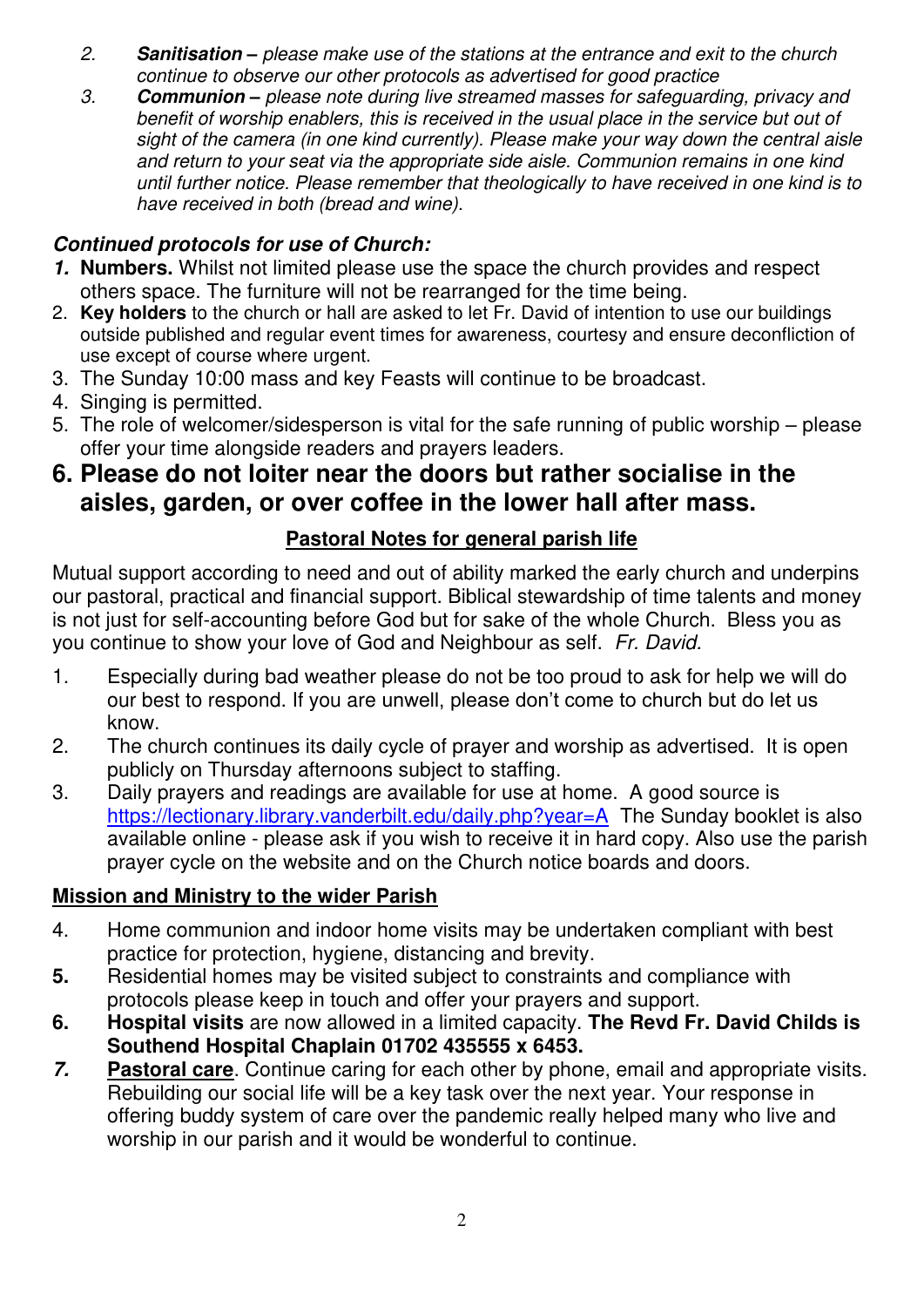#### *Stewardship of time and money*

8. St. Margaret's, like other charities, suffered considerable loss of income and voluntary giving of time. We are now in a year of stewardship reflection review and action please read the booklet that is available. By any measure the level of giving at St. Margaret's is very low and we do ask your help to address this urgently so that our church and parish becomes sustainable again. You can read more in the notices below.

# **Time**<br>9.

Please offer time **especially to point 8 above.** There are always opportunities to undertake self-help maintenance projects in accordance with protocols of social distancing, fresh air and exercise, and also projects and work that can be done at home – please ask. *For example: Cleaning*; there is a cleaning log at the back of church - if you have a spare hour please sign what where and when you have done it. The church is open every Thursday afternoon for you to offer time for tasks. It is also generally open Saturday morning

#### **Money**

- 10. The church giving guideline is 5% of net income after essential housing and living but "*No more than you can afford no less than you ought"* is a good motto.
- 11. Try the "Sum-Up" card reader based at the south door as we begin to learn this technology. You can also use the donation facility now set up on the church website.
- **12.** *Key point.* If you normally give cash and have a bank account please set up a standing order or transfer by phone or internet. **Please note our bank account has changed.Our new account details are as follows:**

Account name: **The Parochial Church Council of the Ecclesiastical Parish of St Margaret, Leigh on Sea** Bank: **NatWest Bank plc** Sort code: **52-10-30** Account number: **13657062** 

**Please note: If you currently pay your stewardship to the church by standing order, we would encourage you to transfer your giving to pay via the Parish Giving Scheme referred to below.** 

13. **Parish giving scheme –** is a development from 8 which is explained in the stewardship booklet and those already in the old giving scheme have been written to about this central and easily administered development. If you haven't responded or would like to know more, please speak to Peter Maddox. If you need a standing order form and/or wish to gift aid speak to Peter –

[stewardship@saintmargaretsleigh.org](mailto:stewardship@saintmargaretsleigh.org) or 01702 478413. You can also give one off donations to the above account.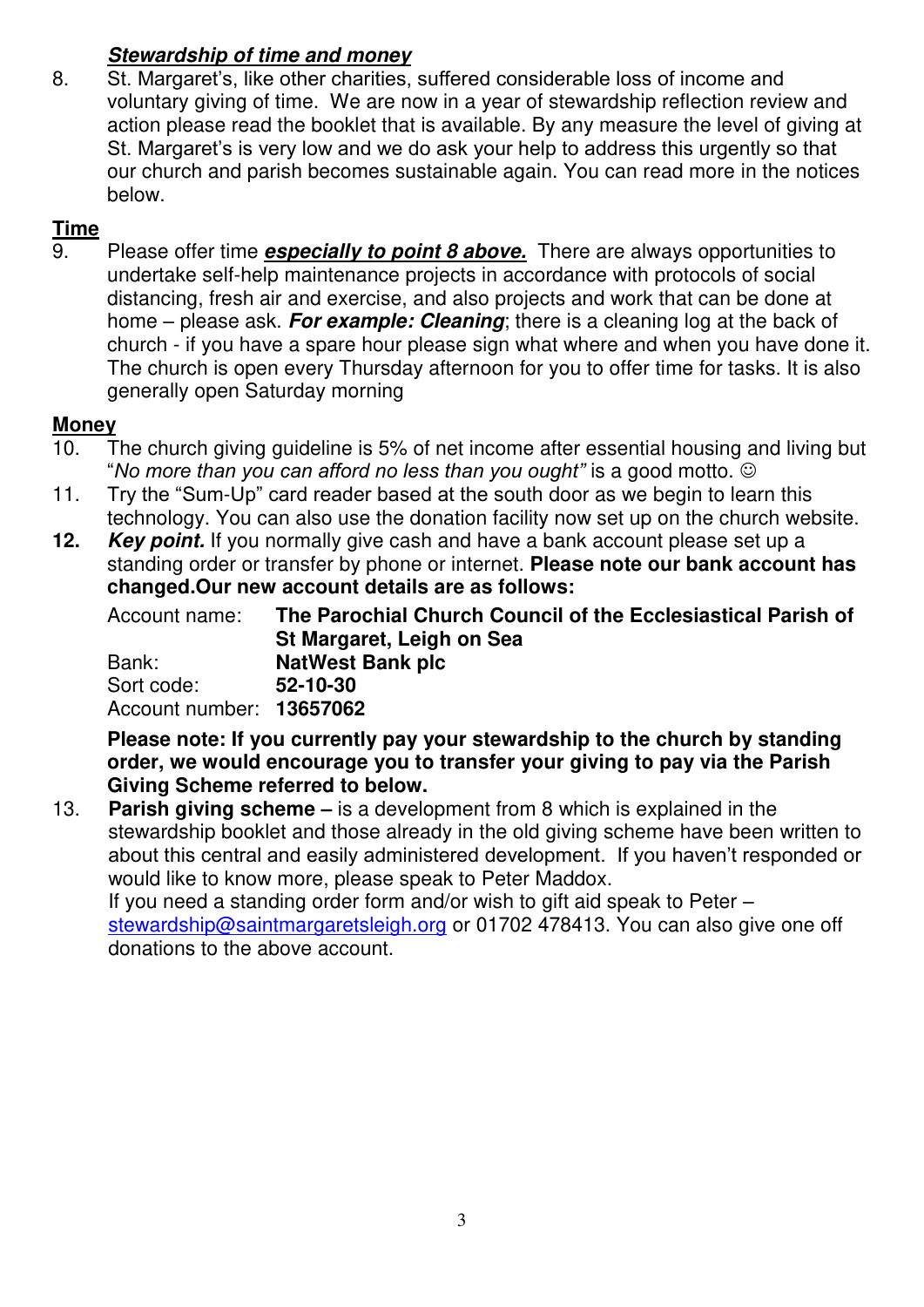#### *09:55 Please stand if able.*

# **The Angelus**

 The angel of the Lord brought tidings to Mary **And she conceived by the Holy Spirit** 

 Hail, Mary, full of grace The Lord is with thee. Blessed art thou among women, And blessed is the fruit of thy womb, Jesus.

#### **Holy Mary, Mother of God, Pray for us sinners, now, And at the hour of our death.**

 Behold the handmaid of the Lord  **Be it unto me according to thy word.** 

Hail Mary.................  **Holy Mary**..............

 And the Word was made flesh.  **And dwelt among us** 

Hail Mary................  **Holy Mary...............** 

Pray for us, O holy Mother of God. **That we may be made worthy of the promises of Christ.** 

We beseech thee, O Lord, pour thy grace into our hearts; That as we have known the incarnation of thy Son Jesus Christ by the message of an angel, so by his Cross and Passion we may be brought to the glory of his Resurrection; Through Jesus Christ our Lord. **Amen** 

#### *10:00 The service continues with the hymn*

# **Hymn**

**Crown him with many crowns, the Lamb upon his throne. Hark! how the heavenly anthem drowns all music but its own. Awake, my soul, and sing of him who died for thee, and hail him as thy matchless king through all eternity.** 

**2 Crown him the Lord of life, who triumphed o'er the grave, and rose victorious in the strife for those he came to save; his glories now we sing who died and rose on high, who died eternal life to bring, and lives that death may die.**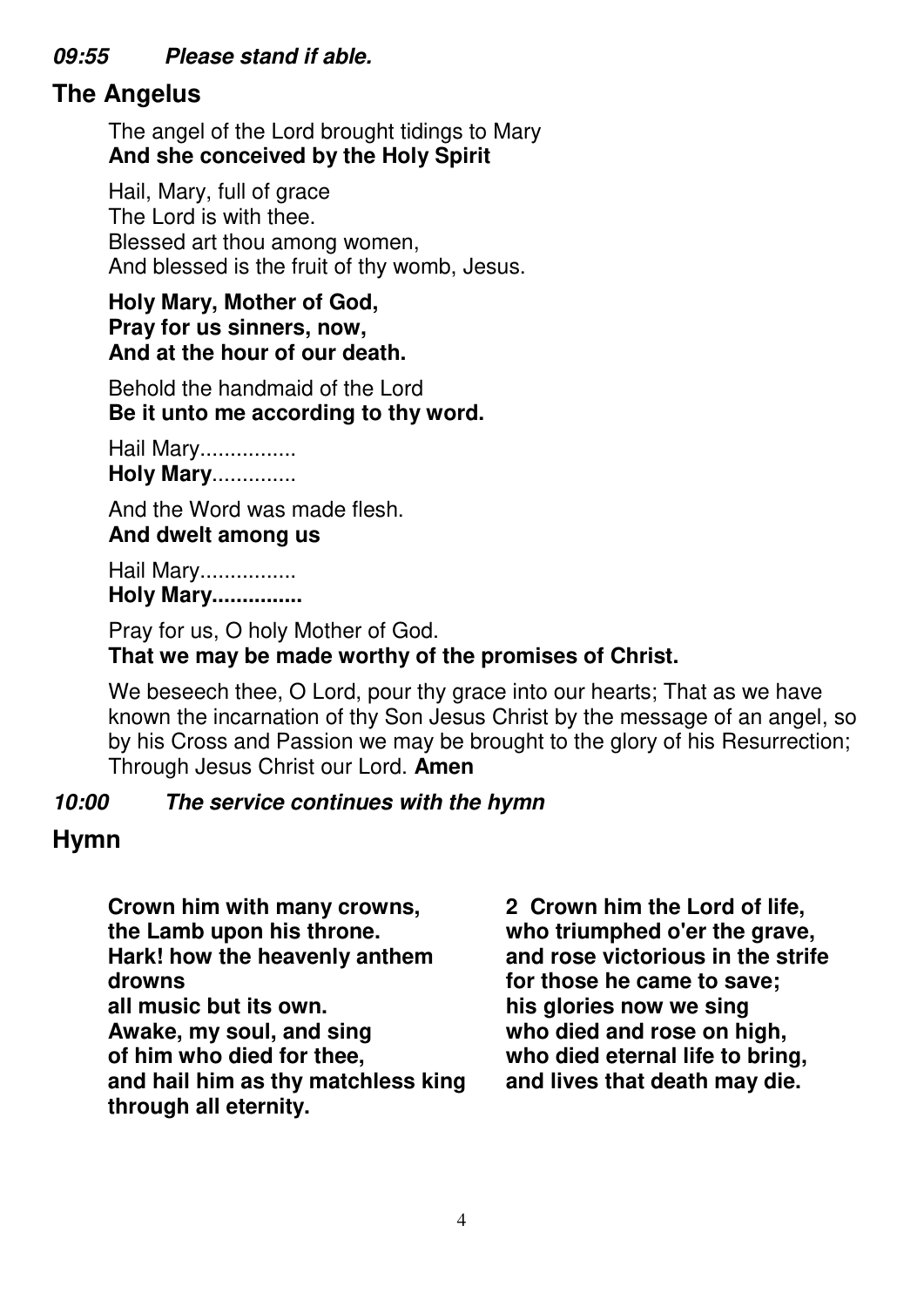**3 Crown him the Lord of love; behold his hands and side, rich wounds, yet visible above, in beauty glorified; no angels in the sky can fully bear that sight, but downward bends their burning eye at mysteries so bright.** 

**4 Crown him the Lord of years, the potentate of time, creator of the rolling spheres, ineffably sublime. All hail, Redeemer, hail! for thou hast died for me; thy praise shall never, never fail throughout eternity.** 

## **Greeting and Entrance**

In the name of the Father, and of the Son and of the Holy Spirit. **Amen.**

The Lord be with you. **And also with you.** 

## **Call to Confession**

My brothers and sisters, to prepare ourselves to celebrate the sacred mysteries, let us first call to mind our sin.

**Almighty God, our heavenly Father, we have sinned against you, through our own fault, in thought and word and deed, and in what we have left undone. For your Son our Lord Jesus Christ's sake, forgive us all that is past, and grant that we may serve you in newness of life, to the glory of your name. Amen.** 

Almighty God, who forgives all who truly repent, have mercy upon you, pardon and deliver you from all your sin, confirm and strengthen you in all goodness, and keep you in life eternal, through Jesus Christ our Lord. **Amen.** 

#### **Gloria**

*Glory to God, glory to God, glory to God in the highest.*  **Glory to God in the highest, and peace to his people on earth. Lord God, heav'nly king, almighty God and Father, we worship you, we give you thanks we praise you for your glory.**  *Glory to God, glory to God, glory to God in the highest.* 

**Lord, Jesus Christ, only son of the Father,** 

**Lord God, Lamb of God, you take away the sin of the world, have mercy on us.** 

**You are seated at the right hand of the Father, receive our prayer.**  *Glory to God, glory to God, glory to God in the highest.* 

**For you alone are the Holy one, you alone are the Lord, You alone are the most high, Jesus Christ, with the Holy Spirit, in the glory of God the Father.** 

 *Glory to God, glory to God, glory to God in the highest.*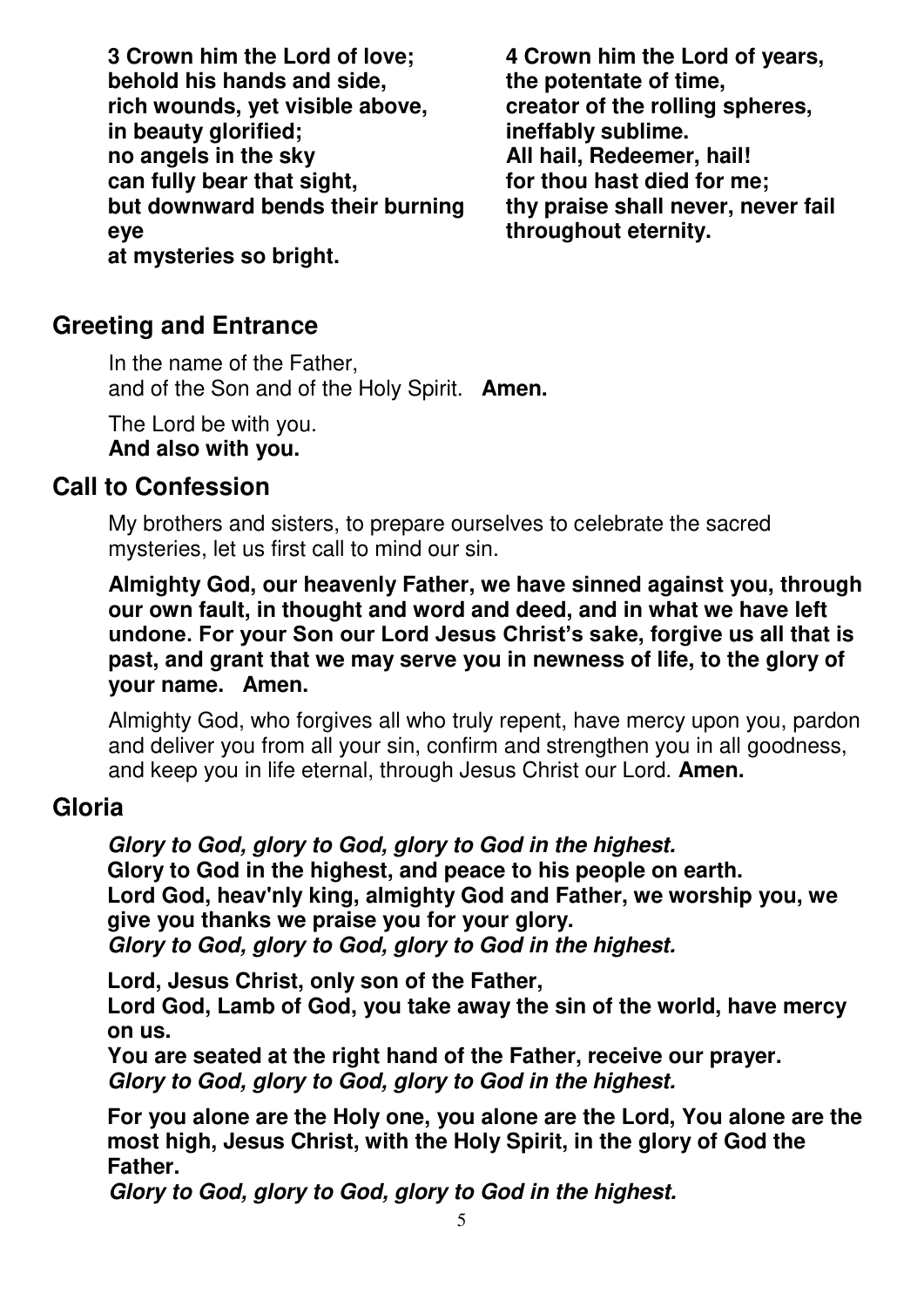# **The Liturgy of the Word**

# **Opening Prayer**

Faithful Creator,whose mercy never fails:deepen our faithfulness to youand to your living Word,Jesus Christ our Lord. **Amen.**

## **First Reading (Please sit)**

A reading from the first Book of Kings (19:16,19-21)

The Lord said to Elijah, 'Go, you are to anoint Elisha son of Shaphat, of Abel Meholah, as prophet to succeed you.'

Leaving there, Elijah came on Elisha son of Shaphat as he was ploughing behind twelve yoke of oxen, he himself being with the twelfth. Elijah passed near to him and threw his cloak over him. Elisha left his oxen and ran after Elijah. 'Let me kiss my father and mother, then I will follow you' he said. Elijah answered, 'Go, go back; for have I done anything to you?' Elisha turned away, took the pair of oxen and slaughtered them. He used the plough for cooking the oxen, then gave to his men, who ate. He then rose, and followed Elijah and became his servant.

 This is the word of the Lord  **Thanks be to God** 

# **Responsorial Psalm** (Psalm 29)

**R.** I will praise you, Lord, you have rescued me.

 **I will praise you, Lord, you have rescued me and have not let my enemies rejoice over me. O Lord, you have raised my soul from the dead, restored me to life from those who sink into the grave. R.** 

**Sing psalms to the Lord, you who love him, give thanks to his holy name. His anger lasts but a moment; his favour through life, At night there tears, but joy comes with dawn. R.** 

 **The Lord listened and had pity. The Lord came to my help. For me you have changed my mourning into dancing, O Lord my God, I will thank you for ever. R.** 

## **Second Reading**

A reading from the letter of St Paul to the Galatians (5:1,13-18)

When Christ freed us, he meant us to remain free. Stand firm, therefore, and do not submit again to the yoke of slavery. My brothers, you were called, as you know, to liberty; but be careful, or this liberty will provide an opening for self-indulgence. Serve one another, rather, in works of love, since the whole of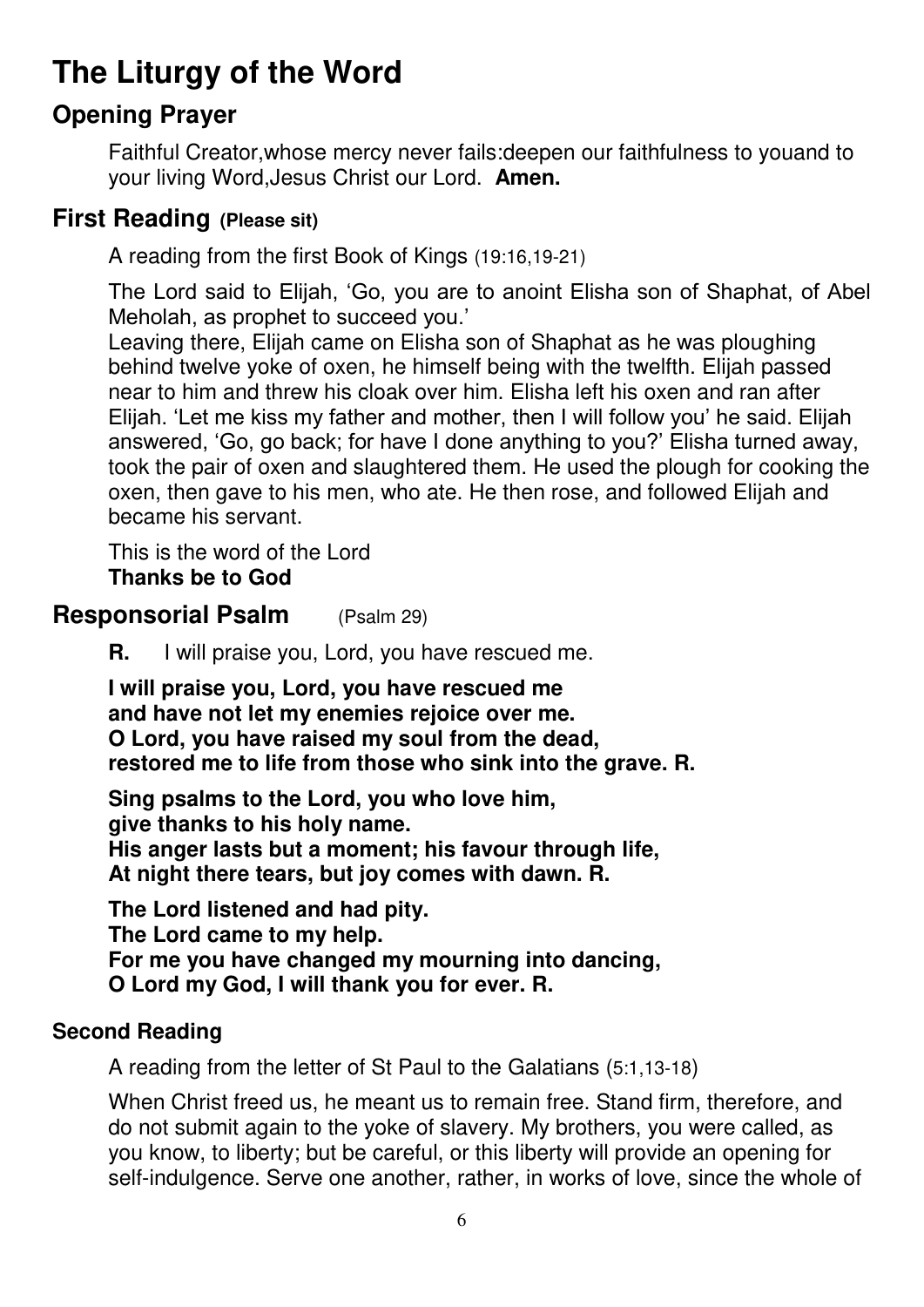the Law is summarised in a single command: *Love your neighbour as yourself.* If you go snapping at each other and tearing each other to pieces, you had better watch or you will destroy the whole community.

Let me put it like this: if you are guided by the Spirit you will be in no danger of yielding to self-indulgence, since self-indulgence is the opposite of the Spirit, the Spirit is totally against such a thing, and it is precisely because the two are so opposed that you do not always carry out your good intentions. If you are led by the Spirit, no law can touch you.

 This is the word of the Lord  **Thanks be to God** 

#### **Alleluia (Please stand if able)**

#### **Alleluia, alleluia!**

 Your words are spirit, Lord, and they are life: you have the message of eternal life. **Alleluia, alleluia**

#### **Gospel**

The Lord be with you, **And also with you.** 

A reading from the Holy Gospel according to Luke (9:51-62) **Glory to you, O Lord.** 

As the time drew near for him to be taken up to heaven, Jesus resolutely took the road for Jerusalem and sent messengers ahead of him. These set out, and they went into a Samaritan village to make preparations for him, but the people would not receive him because he was making for Jerusalem. Seeing this, the disciples James and John said, 'Lord, do you want us to call down fire from heaven to burn them up?' But he turned and rebuked them, and they went off to another village.

As they travelled along they met a man on the road who said to him, 'I will follow you wherever you go.' Jesus answered, 'Foxes have holes and the birds of the air have nests, but the Son of Man has nowhere to lay his head.' Another to whom he said, 'Follow me', replied, 'Let me go and bury my father first.' But he answered, 'Leave the dead to bury their dead; your duty is to go and spread the news of the kingdom of God.'

Another said, 'I will follow you, sir, but first let me go and say goodbye to my people at home.' Jesus said to him, 'Once the hand is laid on the plough, no one who looks back is fit for the kingdom of God.'

This is the Gospel of our Lord. **Praise to you ,O Christ .** 

**Sermon (Please sit)**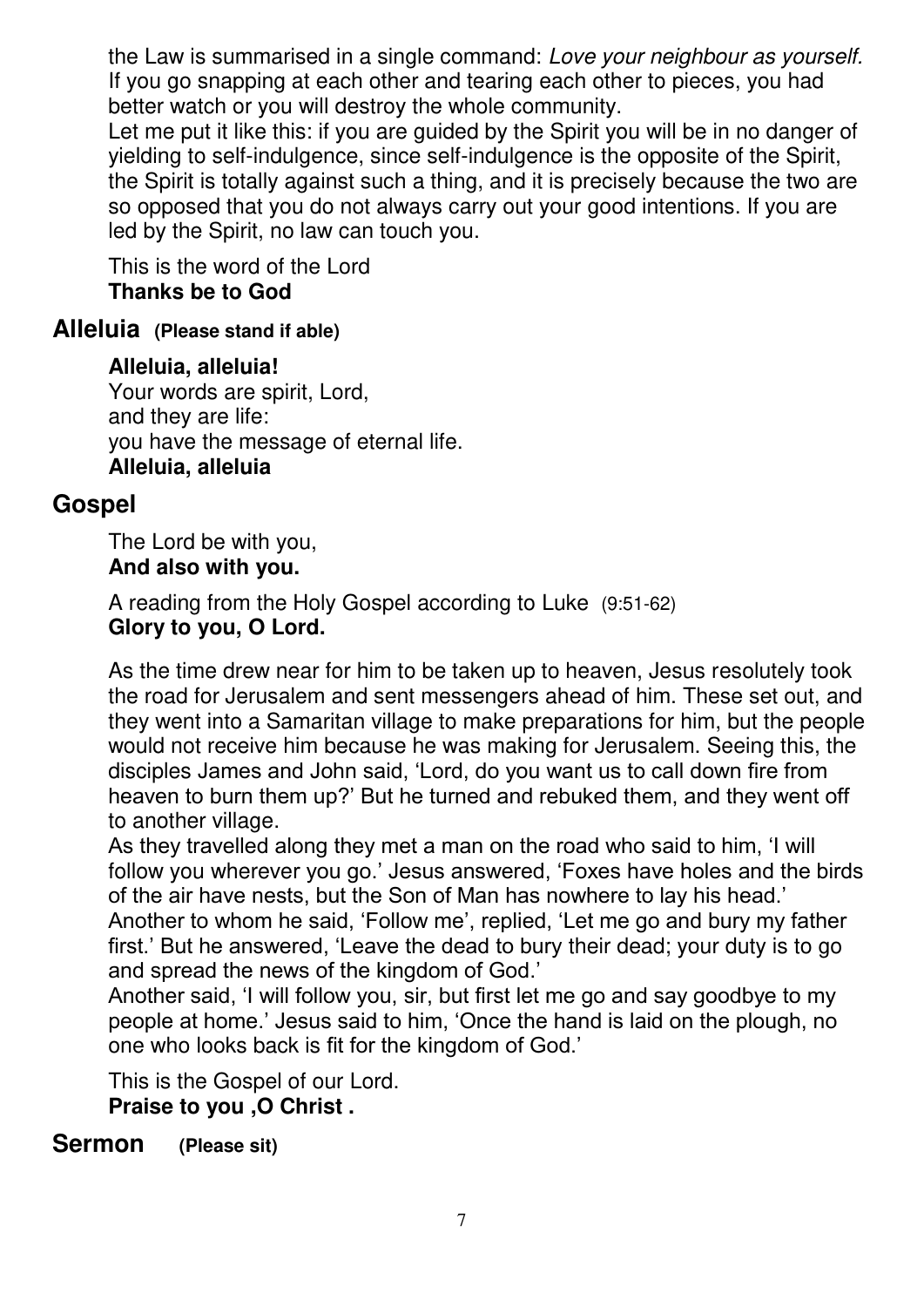**Creed (Please stand if able)** 

We believe in one God, **the Father, the Almighty, maker of heaven and earth, of all that is, seen and unseen.** 

**We believe in one Lord, Jesus Christ, the only Son of God, eternally begotten of the Father, God from God, Light from Light, true God from true God, begotten, not made, of one being with the Father. Through him all things were made. For us and for our salvation he came down from heaven; by the power of the Holy Spirit he became incarnate of the Virgin Mary, and was made man. For our sake he was crucified under Pontius Pilate; he suffered death and was buried. On the third day he rose again in accordance with the Scriptures; he ascended into heaven and is seated at the right hand of the Father. He will come again in glory to judge the living and the dead, and his kingdom will have no end.** 

**We believe in the Holy Spirit, the Lord, the giver of life, who proceeds from the Father and the Son. With the Father and the Son he is worshipped and glorified. He has spoken through the Prophets.** 

**We believe in one holy catholic and apostolic Church. We acknowledge one baptism for the forgiveness of sins. We look for the resurrection of the dead, and the life of the world to come. Amen.** 

#### **Intercessions (Please sit or kneel)**

Lord in your mercy, **hear our prayer.** 

As we pray for each other let us affirm our faith in the life to come and ask for the prayers of the saints in heaven and especially blessed Mary as we say.

**Hail Mary, full of grace, the Lord is with thee. Blessed art thou amongst women, and blessed is the fruit of thy womb, Jesus. Holy Mary, mother of God, pray for us sinners now, and at the hour of our death. Amen** 

Merciful Father, **accept these prayers for the sake of your Son, our Saviour Jesus Christ. Amen.** 

#### **The Peace (Please stand if able)**

Christ is our peace; we are all one in Christ Jesus we belong to him through faith , heirs of the promise of the spirit of peace

The peace of the Lord be with you always. **And also with you.** 

Let us offer one another a sign of that peace.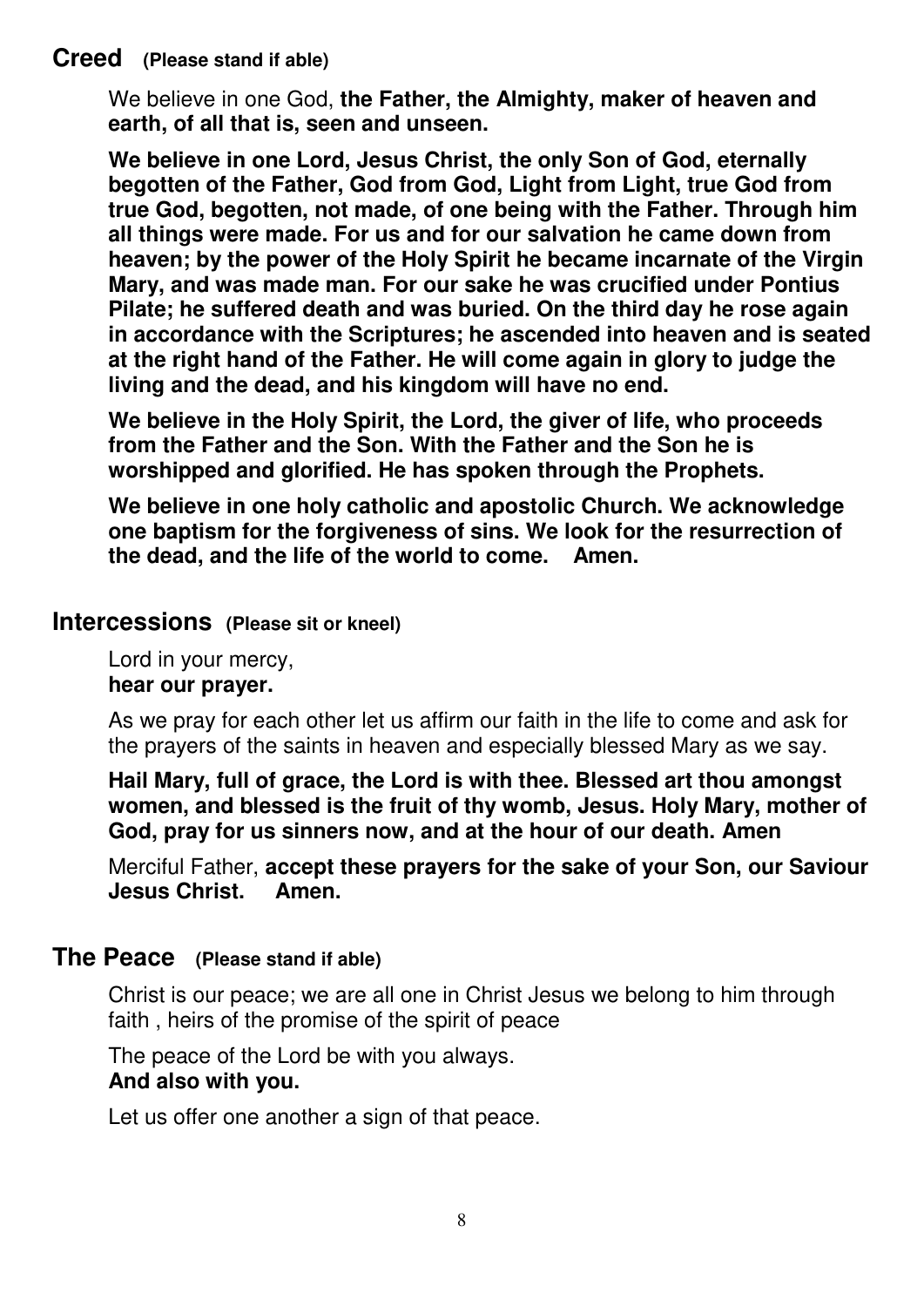# **Offertory Hymn**

**Lord Jesus Christ, you have come to us, you are one with us, Mary's Son. Cleansing our souls from all their sin, pouring your love and goodness in, Jesus, our love for you we sing, living Lord.** 

 **Lord Jesus Christ, now and ev'ry day teach us how to pray, Son of God. You have commanded us to do this in remembrance, Lord, of you. Into our lives your pow'r breaks through, living Lord.** 

 **Lord Jesus Christ, you have come to us, born as one of us, Mary's Son. Led out to die on Calvary, risen from death to set us free, living Lord Jesus, help us see you are Lord.** 

 **Lord Jesus Christ, I would come to you, live my life for you, Son of God. All your commands I know are true, your many gifts will make me new, into my life your pow'r breaks through, living Lord.** 

## **Offertory Prayers**

Blessed are you, Lord God of all creation. Through your goodness we have this bread and wine to offer, fruits of the earth and of the vine and work of human hands; they will become for us the bread of life and the cup of salvation. **Blessed be God for ever.** 

Let us pray my brothers and sisters, that our sacrifice may be acceptable to God, the almighty Father.

**May the Lord accept this sacrifice at your hands, for the praise and glory of his name, for our good and the good of all his Church.**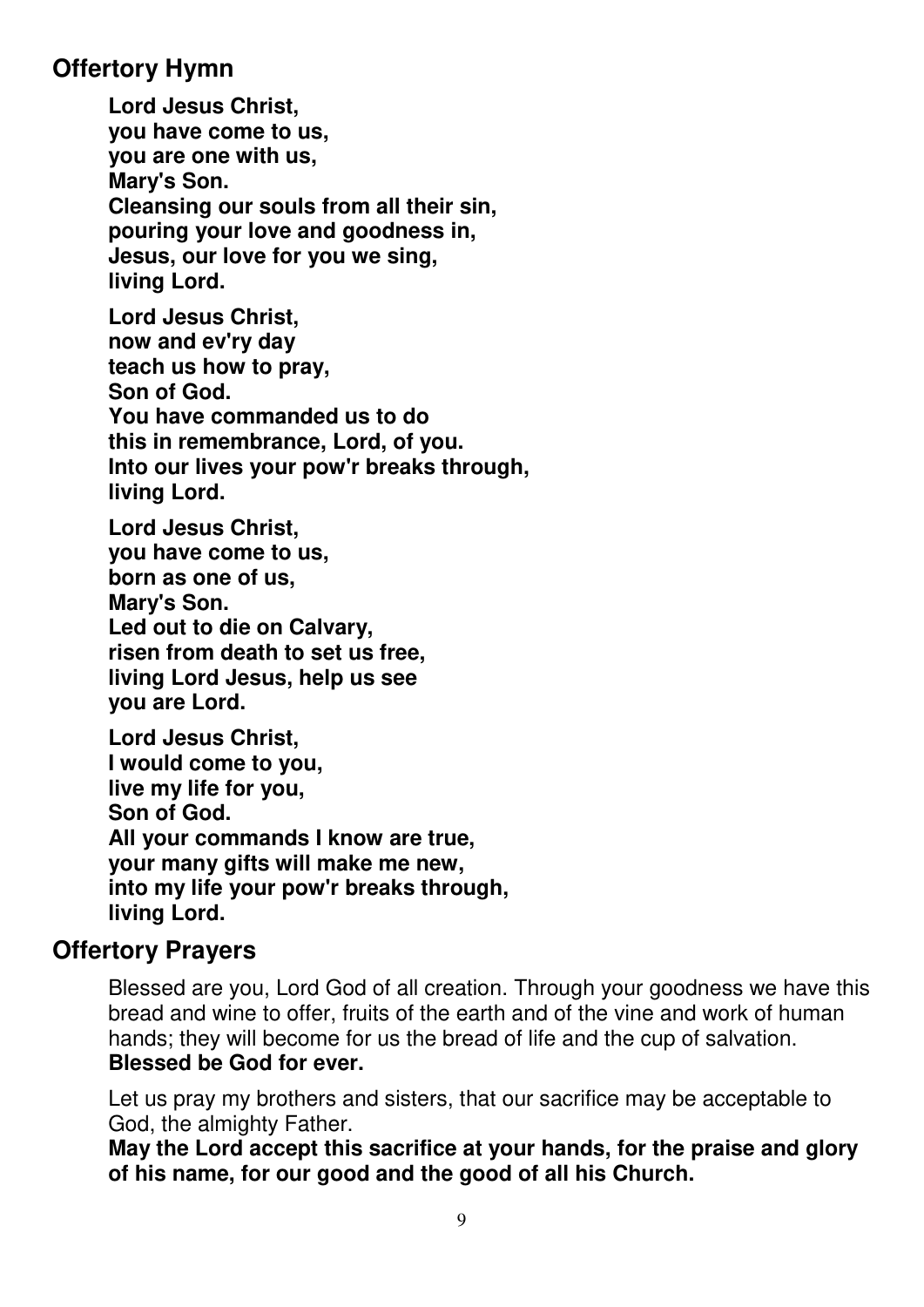# **Prayer over the Gifts**

Lord God, through your sacraments you give us the power of your grace. May this eucharist help us to serve you faithfully. **Amen**

# **The Eucharistic Prayer**

The Lord be with you, **and also with you.**  Lift up your hearts, **we lift them to the Lord.**  Let us give thanks to the Lord our God. **It is right to give thanks and praise.** 

## **Preface**

Father, all powerful and ever living God, we do well always and everywhere to give you thanks.

When your children wandered far from your friendship you reunited them with yourself through the blood of your Son and the power of the Holy Spirit.

You gather them into your church, to be one as you, Father, are one with your Son and the holy Spirit. you call them to be your people, to praise your wisdom in all your works. You make them in the body of Christ and the dwelling – place of The Holy Spirit.

In our Joy we sing to your glory with all the choirs of angels:

**Holy, holy, holy Lord, God of power and God of might, heaven and earth, heaven and earth are full of your glory your power and might Hosanna, hosanna, hosanna in the highest heaven. Hosanna, hosanna, hosanna in the highest heaven.** 

**Blessed, blessed is he who comes Blessed, blessed is he who comes Blessed is he, blessed is he, who comes in the name of the Lord. Hosanna, hosanna, hosanna in the highest heaven Hosanna, hosanna, hosanna in the highest heaven.** 

*We kneel or sit for the Eucharistic Prayer* 

Lord, you are holy indeed, the source of all holiness; grant that, by the power of your Holy Spirit, and according to your holy will, these gifts of bread and wine may be to us the body and blood of our Lord Jesus Christ;

Who in the same night that he was betrayed, took bread and gave you thanks; he broke it and gave it to his disciples, saying. Take, eat; this is my body which is given for you; do this in remembrance of me.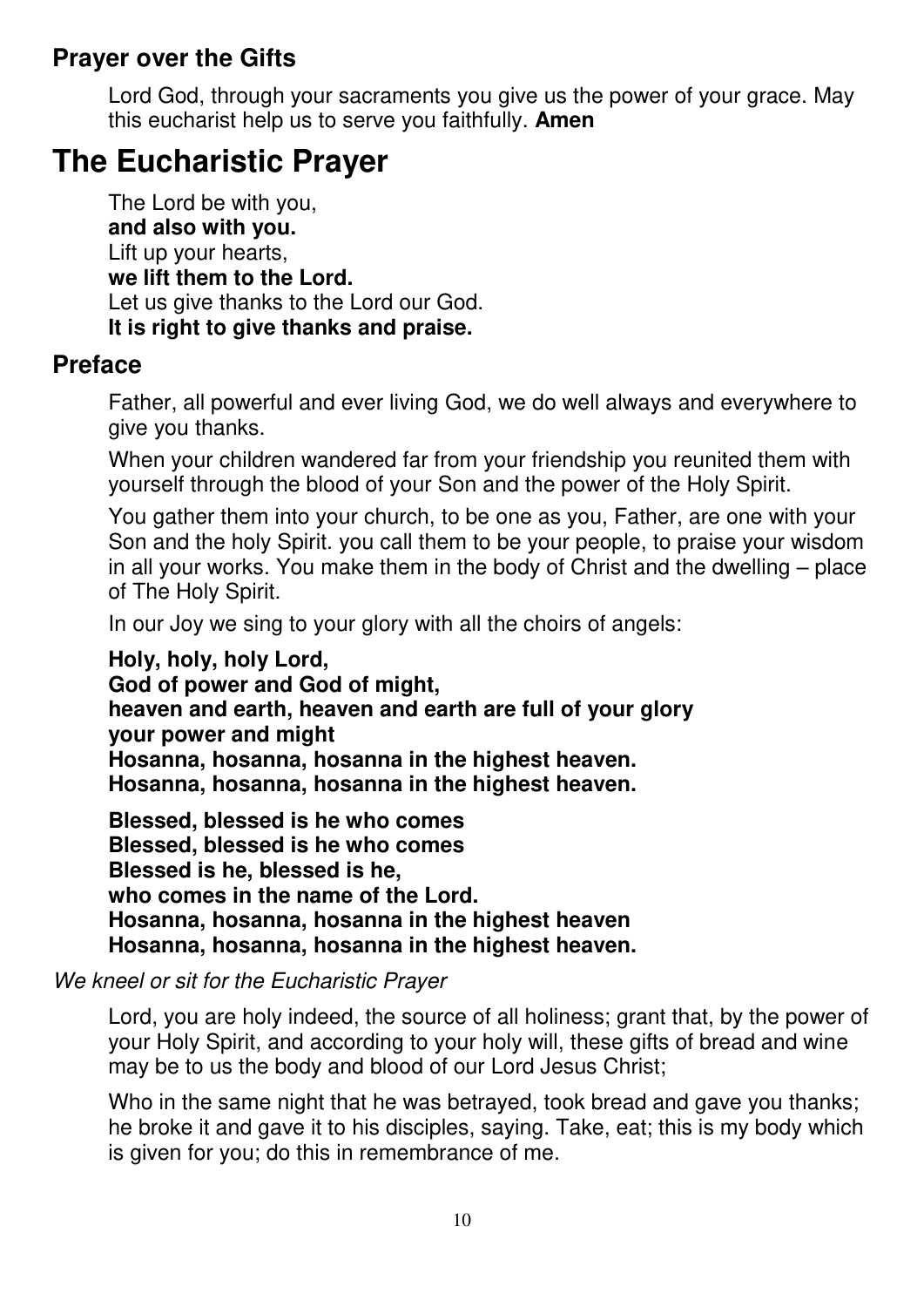In the same way after supper he took the cup and gave you thanks; he gave it to them, saying. Drink this, all of you; this is my blood of the new covenant, which is shed for you and for many for the forgiveness of sins. Do this as often as you drink it in remembrance of me.

Let us proclaim the mystery of faith:

#### **Christ has died Christ is risen Jesus Christ will come again Hosanna, hosanna, hosanna in the highest heaven.**

And so, Father, calling to mind his death on the cross, his perfect sacrifice made once for the sins of all, rejoicing at his mighty resurrection and glorious ascension, and looking for his coming in glory, we celebrate the memorial of our redemption.

As we offer you this our sacrifice of praise and thanksgiving, we bring before you this bread and this cup and we thank you for counting us worthy to stand in your presence and serve you.

Send the Holy Spirit on your people and gather into one in your kingdom all who share this one bread and one cup, so that we, in the company of Holy Mary mother of God, St Margaret and all the saints, may praise and glorify you for ever, through Jesus Christ our Lord.

By whom, and with whom, and in whom, in the unity of the Holy Spirit, all honour and glory be yours, almighty Father, for ever and ever. **Amen.** 

# **The Communion**

**Our Father** *(May be sung on 3rd and 5th Sundays at the 10:00.)*

Let us pray with confidence to the Father in the words our Saviour gave us:

**Our Father, who art in heaven, hallowed be thy name, thy kingdom come, thy will be done; on earth as it is in heaven. Give us this day our daily bread, and forgive us our trespasses as we forgive those who trespass against us. and lead us not into temptation, but deliver us from evil. For thine is the Kingdom, the power, and the glory for ever and ever. Amen.** 

# **Breaking of the bread**

We break this bread to share in the Body of Christ. **Though we are many, we are one Body, because we all share in one Bread.**

# **Lamb of God**

Lamb of God, you take away the sins of the world; have mercy on us.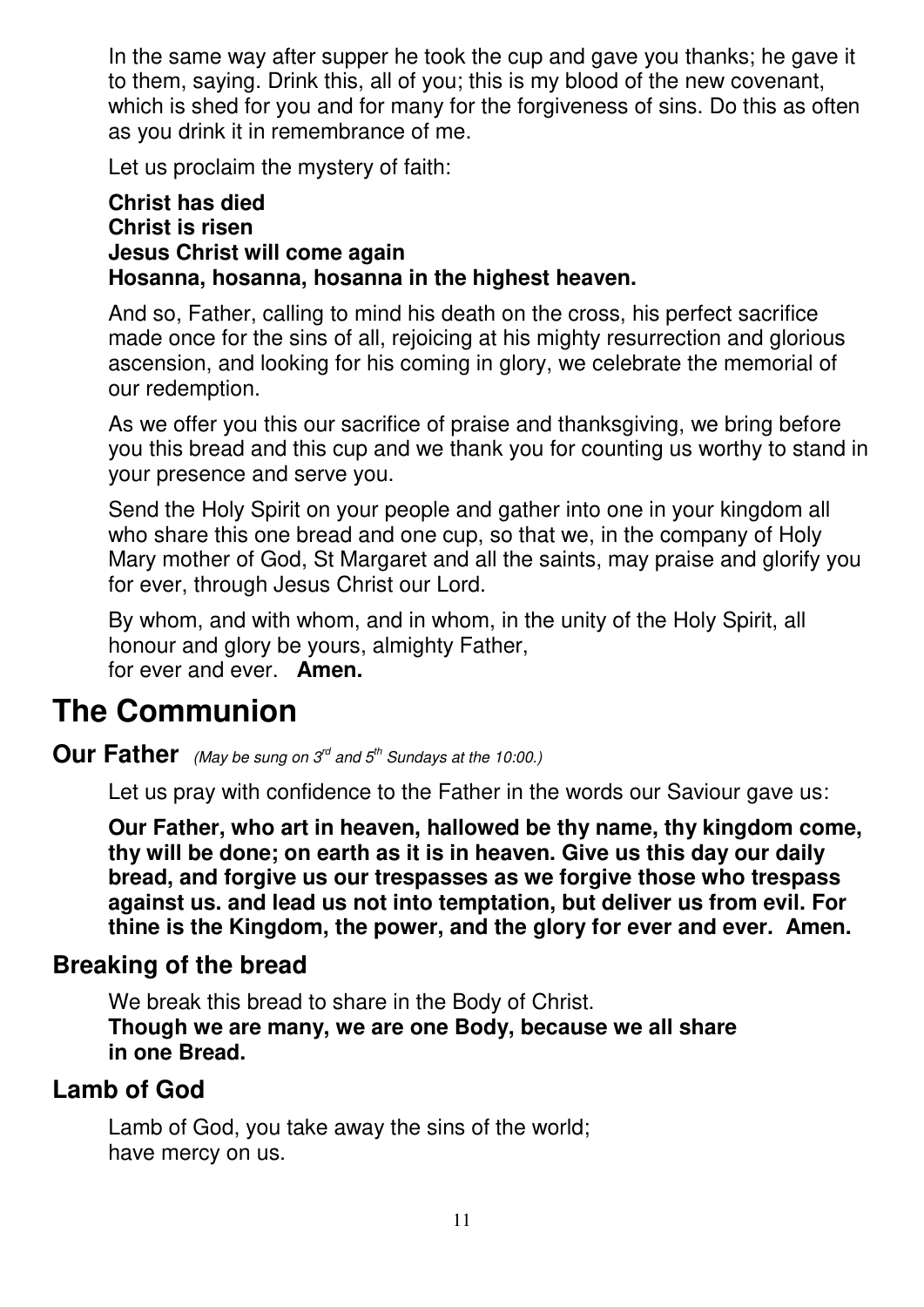**Lamb of God, you take away the sins of the world; have mercy on us.** 

 **Lamb of God, you take away the sins of the world; grant us peace.** 

This is the Lamb of God who takes away the sin of the World. Happy are those who are called to His supper.

**Lord I am not worthy to receive you but only say the word and I shall be healed.** 

#### *Communion is now administered out of camera shot at live streamed masses. Organist and musicians receive first during the communion music.*

*All who are baptised and desirous to receive communion and/or receive communion in their own churches and traditions are very welcome at the altar – if you would prefer to receive a personal blessing please come holding your service book to your chest.* 

#### **Communion Music followed by Communion Anthem (Words by Robert) Litany of the Holy Spirit by Herrick – Music by Peter Hurford)**

In the hour of my distress, When temptations me oppress, And when I my sins confess, Sweet Spirit, comfort me

When I lie within my bed. Sick in heart and sick in head, And with doubts discomforted, Sweet Spirit, comfort me!

When the house doth sigh and weep, And the world is drown'd in sleep, Yet mine eyes the watch do keep, Sweet Spirit, comfort me!

## **Prayer after Communion (Please stand if able)**

Loving Father, we thank you for feeding us at the supper of your Son: sustain us with your Spirit, that we may serve you here on earth until our joy is complete in heaven, and we share in the eternal banquet with Jesus Christ our Lord. **Amen.**

**Almighty God, we thank you for feeding us with the body and blood of your Son Jesus Christ. Through him we offer you our souls and bodies to be a living sacrifice. Send us out in the power of your Spirit to live and work to your praise and glory. Amen.** 

**Notices (Please sit)**

#### **Blessing (Please stand if able)**

The Lord be with you, **and also with you.**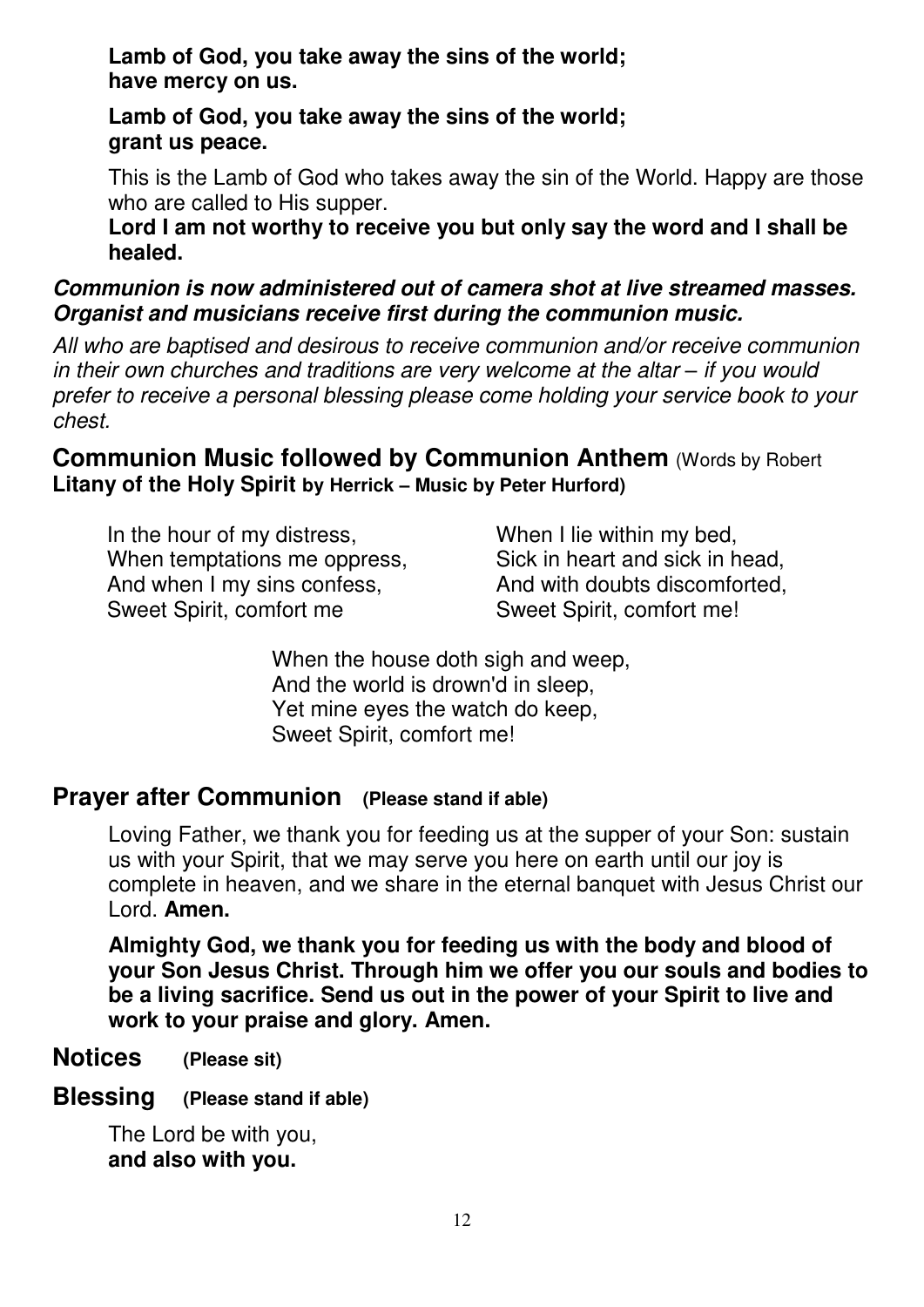*Bow your heads and pray for God's blessing……..*

#### **Amen.**

Go in peace to love and serve the Lord. **Thanks be to God.** 

## **Final Hymn**

 **The day of resurrection! Earth, tell it out abroad; the passover of gladness, the passover of God! From death to life eternal, from earth unto the sky, our Christ hath brought us over with hymns of victory.** 

**2 Our hearts he pure from evil, that we may see aright the Lord in rays eternal of resurrection-light; and list'ning to his accents, may hear so calm and plain his own 'All hail' and, hearing, may raise the victor strain.** 

**3 Now let the heav'ns he joyful, and earth her song begin, the round world keep high triumph, and all that is therein; let all things, seen and unseen, their notes of gladness blend, for Christ the Lord hath risen, our joy that hath no end.** 

# **Notices Worship and Prayer**

(All masses are freely open without notice)

| Sunday 26 <sup>th</sup>    | <b>Trinity 2</b> |                                                                |
|----------------------------|------------------|----------------------------------------------------------------|
|                            | 08:00            | <b>Said Mass</b>                                               |
|                            |                  | 10:00-11:00 Sung Mass with music (Live streamed)               |
| Wednesday 29 <sup>th</sup> | 19:30            | <b>Said Mass</b>                                               |
| Thursday 30 <sup>th</sup>  | 09:15            | <b>School Thanksgiving Mass</b>                                |
|                            |                  | 14:00-1530 Open church for personal prayer                     |
|                            |                  | 1600 St. Michael's School Thanksgiving                         |
| Friday 1 <sup>st</sup>     | 09:00            | <b>Said Mass</b>                                               |
| Saturday 2 <sup>nd</sup>   | 09:00            | <b>Said Mass</b>                                               |
| Sunday 3rd                 | <b>Trinity 3</b> |                                                                |
|                            | 08:00            | <b>Said Mass</b>                                               |
|                            |                  | 10:00-11:00 Sung Mass with music (Live streamed)               |
|                            |                  | 17:30-18:10 First Sunday Supper Mass (followed by pasta/pizza) |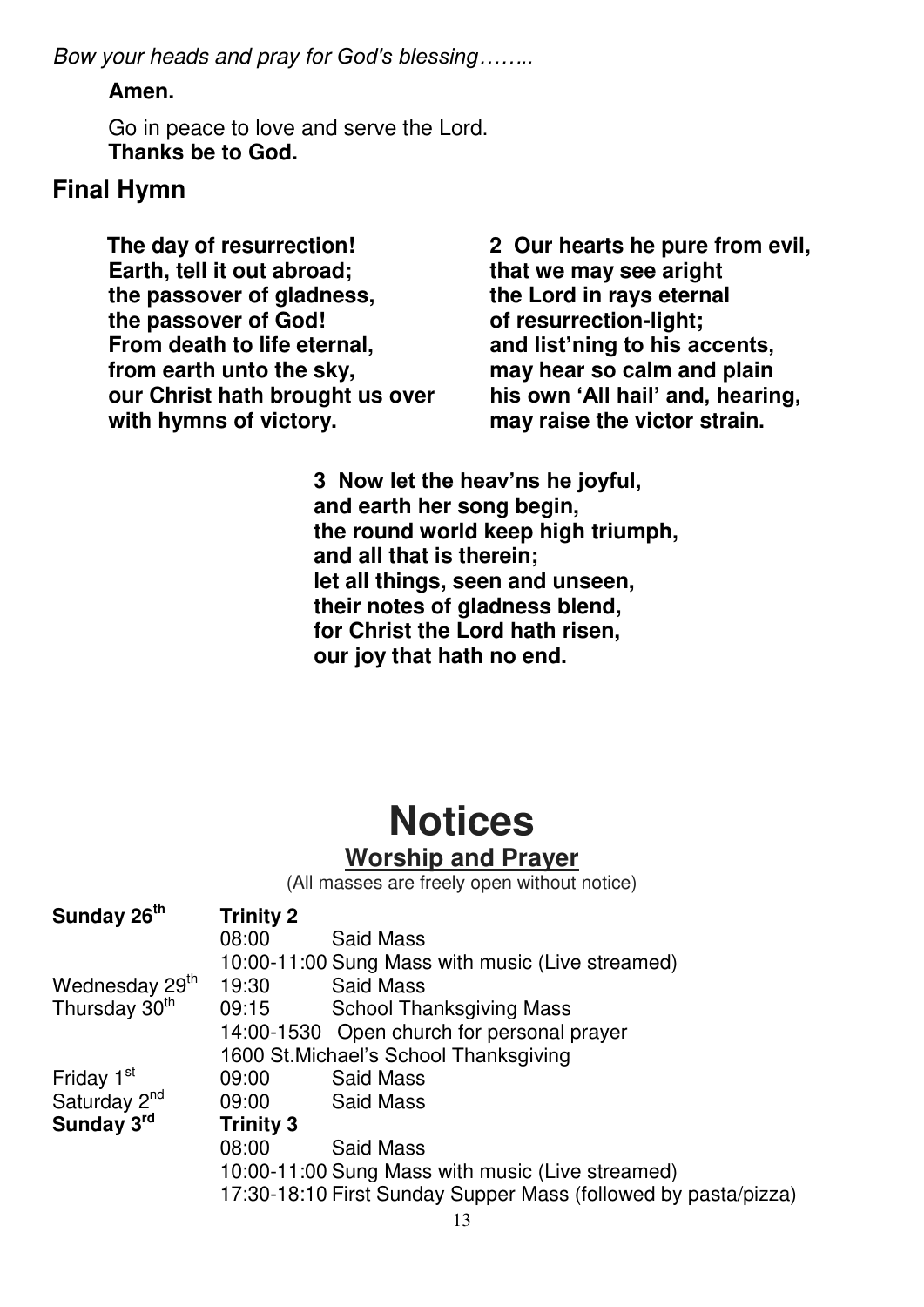# *Future Key Dates*

 **St. Margaret's Day Festival Mass and Party: 20th July 19:00** *(Preacher: The Revd Fr. Reggie Bushau former vicar of St. Stephens Gloucester Road London)*

#### **Those in Need of our Prayers:**

| Wed:          | Rebecca, Marie, Jack Puttock, Paul, Gail, Tony, Barbara,         |
|---------------|------------------------------------------------------------------|
|               | Charlotte Bridge, Naomi, the Amess family.                       |
| <b>Thurs:</b> | Gabrielle, Shirley Williams, Emily, Mario, Linda, Peter Colloff, |
|               | Ron, Jess Burden, Antony, Bosede, Philip.                        |
| <i>Fri:</i>   | Sue, Jenny Sheldon, Irene, Pat, Margaret Royce, Shaun,           |
|               | Mary Conroy, Margaret Purves, Cynthia Hall, Ian Bristow          |
| Sat:          | Josie, Zena Ives, Christine Carlton, Lyn Davies,                 |
|               | Pam Searle, Tom Corcoran, Kumiko Anderson.                       |



#### **Anniversaries of Death this Coming Week:**

 $\overline{\text{Sunday 26}}^{\text{th}}$  Alan Dowsett Wednesday  $29<sup>th</sup>$  Dora Wright Thursday  $30<sup>th</sup>$  Horace Fisher Saturday 2<sup>nd</sup> Eleanor Borrowdale, Edwin Wright

#### **Chas Baynes RIP**

Kate and all the family would like to thank our friends at St Margaret's for the many cards, flowers and expressions of sympathy following the sudden death of our beloved husband, dad and Papa. We are devastated but your love and prayers have been a very great comfort. Thank you to everyone who attended on Friday at the thanksgiving of his life. It was overwhelming. Kate et Al '

#### **Forthcoming Marriages: Please pray for:**

Christopher and Kavita married recently and also for Phoebe and Alex (13<sup>th</sup> August), Michael and Katherine.

# **Teaching**

**Cross and Dragons/Sunday school and crèche –** Whilst in abeyance for the time being it is hoped to reintroduce depending on helpers and children. If you would like to help it would be really appreciated - please speak to Lynda Bartholomew. You are welcome to use the lobby for very young children during the mass if you wish – where there are speakers and activities for little ones. Also, for older children do consider coming to the first Sunday Mass at 17:30-18:15 explained below.

# **Children and Youth**

**The 17:30 Mass –** The next service will be Sunday 3rd July. The service will continue to be monthly and followed by pasta/pizza. It would be wonderful if a family would sponsor one month each year – Assisting with preparation and clear up – thank you.

14

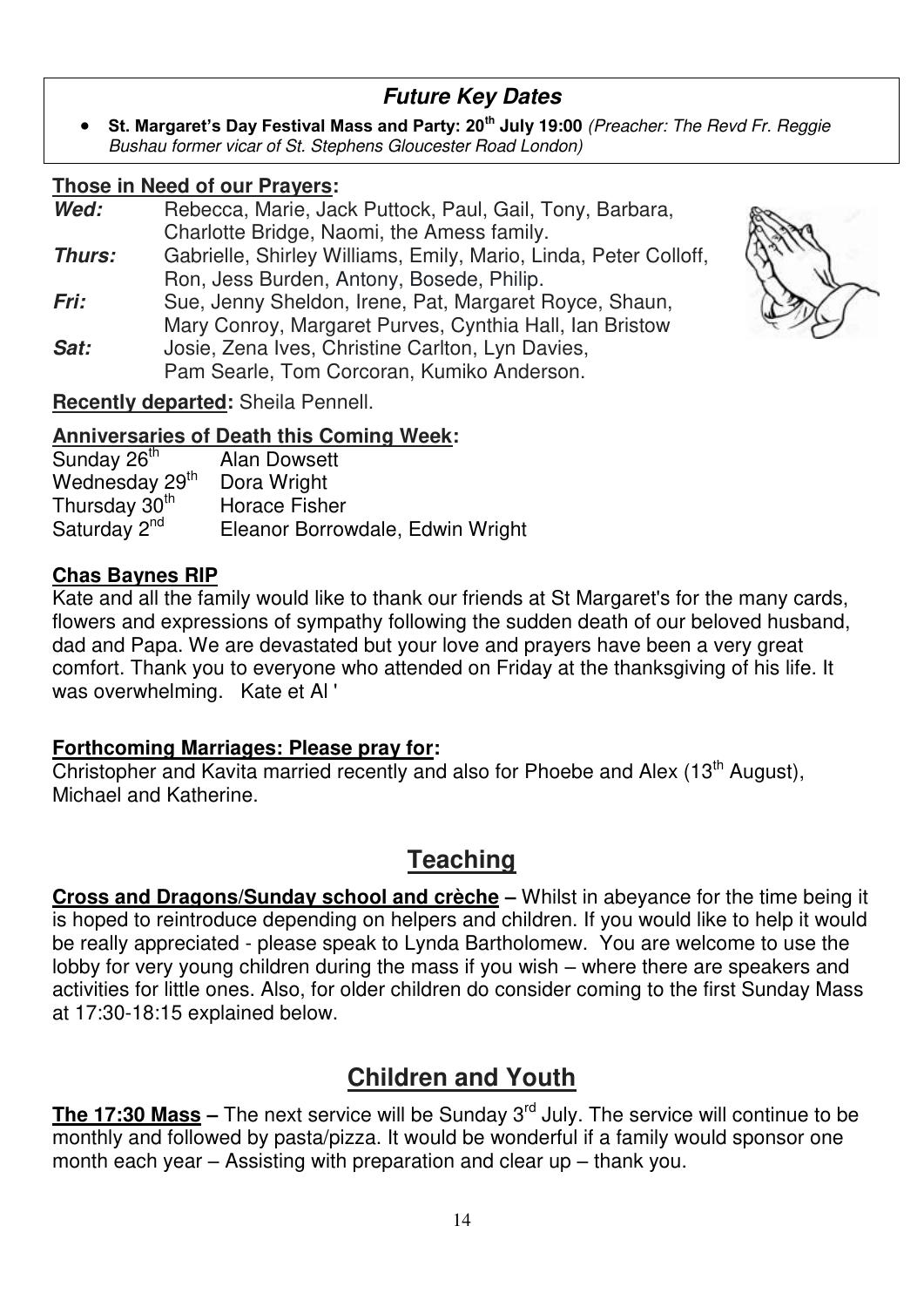**Edward Bear Club – is postponed until further notice.** If you would like to help with this Wednesday morning facility for young children and families please speak to Tracey Searle

# **Pastoral and Social**

**The Platinum Jubilee –** How did you celebrate the Queen's Platinum Jubilee? Did you join the crowds in London? Did you take part in a local concert or attend a Street Party or did you celebrate quietly at home in front of the television?

Whichever it was (or was it something quite different) would you write about it and send it with a photograph for inclusion in the next edition of Bulletin.

Also welcome would be any personal recollections of the Coronation of Her Majesty Queen Elizabeth II

Send you contribution to [bulletin@saintmargaretsleigh.org](mailto:bulletin@saintmargaretsleigh.org) or give to one of the church wardens. Thank you Barbara Southward

**Whatsapp support groups –** We currently have a transport group and a nativity (young people's support group. We may develop these to other aspects of parish life and you can be invited to join those areas you are interested in. please speak to Fr. David or the wardens in the first instance. With the transport group if you are able to give a lift to somebody else occasionally or already do please let Carol Dowsett or Fr. David know.

**Social Restrictions –** This requires us to be more diligent in our mutual support and contact not less albeit in a different way – please use your buddy groups.

**Coffee Bar – Could You Help? –** Please offer your help with the coffee bar rota, if you can. Everything is bought and set up. We need a few more helpers to serve the refreshments and clear away. Lorrina

# **Mission**

**Mission and Money – Our first draft booklet is now available to core members of the congregation for initial feedback and comment and we seek your help to address the urgent issues. Please take one.** By any comparative measure the average level of giving at St. Margaret's is very low indeed. We want our church and parish to be sustainable again as we are certainly not paying our way at the moment. Full time posts in the diocese will be reduced from 275 to 150 over the next year. Some key points:

**1. Planned giving – We currently only have 46 planned stewardship givers and 92 on our electoral roll.** The *average* giving for members of a stewardship scheme in this diocese is £17-50/week our average for stewardship giving is £11 week (and giving is much less for those not in the stewardship scheme) This is so even though ours is one of the wealthiest parts of the diocese. The church's guidance is 5% of disposable income after tax and housing costs. We all have different circumstances and the motto *"no more than you can afford or less than you ought"* is key. Please consider this prayerfully.

**If you are interested in joining our regular giving Stewardship Scheme please take one of the leaflets and speak to Peter Maddox, either at Church or call 01702 478413. Alternatively email him at** [stewardship@saintmargaretsleigh.org](mailto:stewardship@saintmargaretsleigh.org)**.** 

- 2. **Electronic Giving –** We have a card reader that enables donations from Debit and Credit Cards. If you wish to try the card reader, please approach Donald Fraser, Peter Maddox, a warden or Fr David.
- 3. **Giving via the website –** We now have a donation facility set up on the church website, [www.saintmargaretsleigh.org,](http://www.saintmargaretsleigh.org/) to enable anyone to make a donation direct to the church bank account. This facility may be found on various pages on the site.